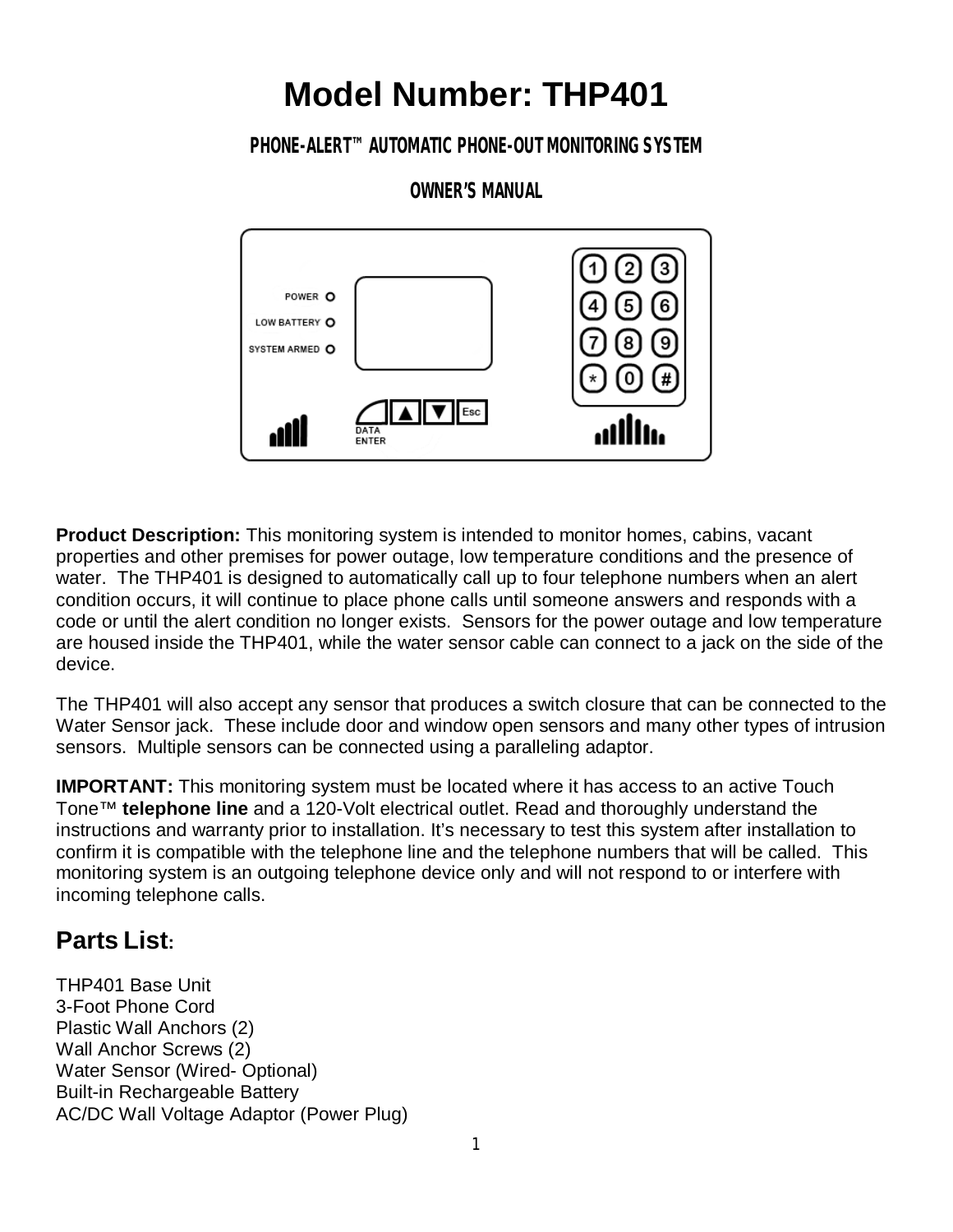## **Features**

- Monitors for power loss and low temperature
- Calls up to four programmed telephone numbers when an alert condition occurs
- Adjustable low temperature setting
- Optional water sensor included, security sensors can be added
- Built-in automatic battery backup

# **Quick Start Instructions**

- I. Installation
	- 1. Connect the base unit: the center jack on the base unit is labeled "To Wall Phone Jack". Use a standard telephone cord to connect to an active telephone jack.
	- 2. Connect power: use the included AC adapter to connect the "Power Jack" to a standard 120 volt receptacle.
	- 3. Install battery: the included battery must be connected in the rear compartment.
	- 4. Optional: connect a telephone to the "To Phone" jack.
	- 5. Optional: connect the included water sensor to the "Water Sensor" jack.
- II. Programming
	- 1. Press and hold the star (\*) key for three seconds to enter the programming menu.
	- 2. Use the up and down arrow keys to move between menu items.
	- 3. Use the Data Enter key to select a menu item and to save data after entry.
	- 4. Use the Esc key to delete an entry or return to a previous menu.
- III. Operation
	- 1. Press and hold the pound or hash key (#) for three seconds to arm and disarm the call out function. If a disarm password has been programmed you will be asked to enter this number to disarm (the default password is 1234). A disarmed system will display HOME on the screen and an armed system will display AWAY.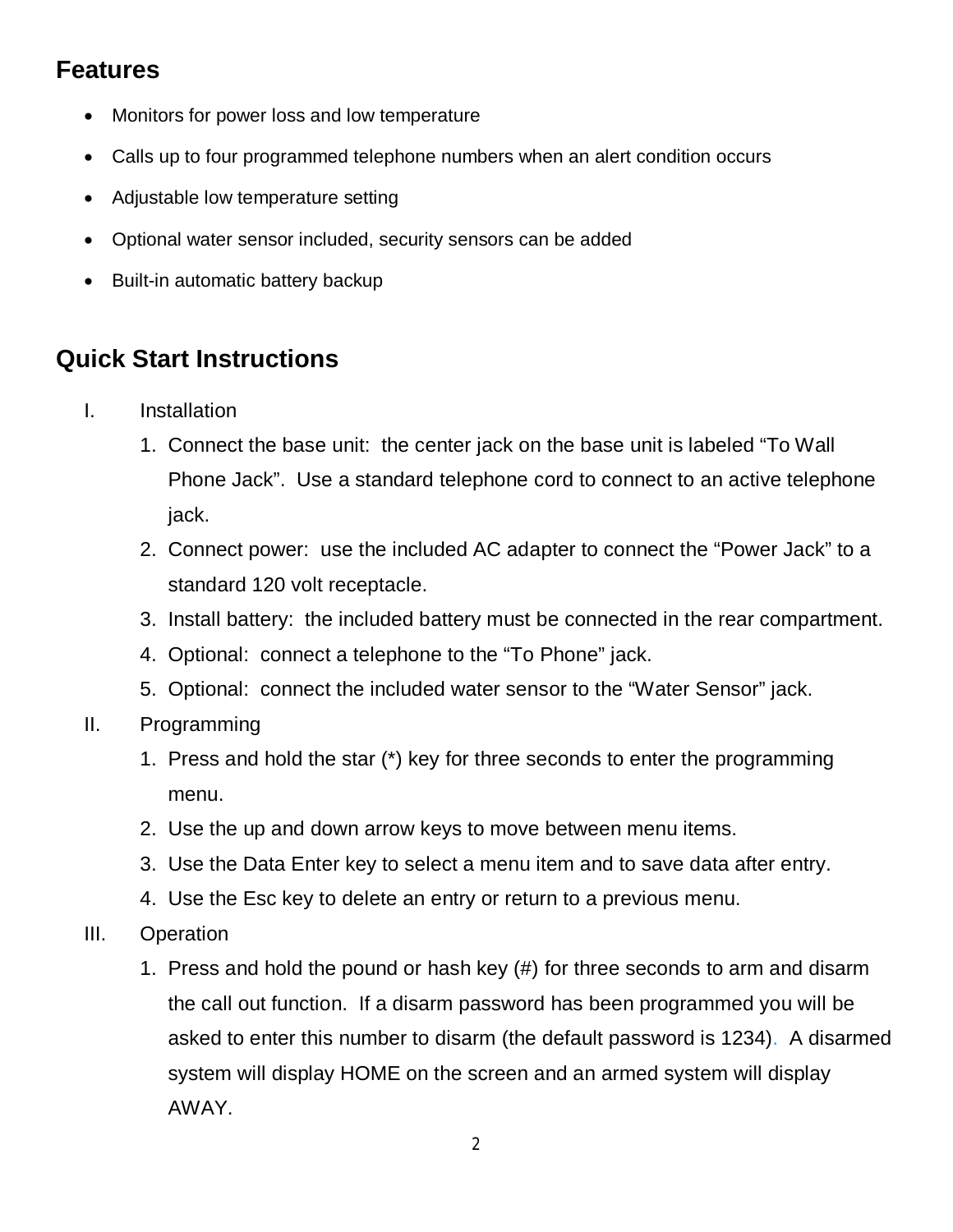# **Detailed Instructions**

I. Installation

## **Cord Connections**





- **1. Find a place to set or mount the base unit:** Unpack the THP401 and mount it in a convenient location using the two keyhole slots on the rear of the unit and the wall anchors (included). The THP401 can be placed on a table, the floor, or in other reasonable locations if permanent mounting is not desired. A good location for low temperature monitoring might be an area close to the thermostat to avoid any significant temperature differences in the building. The water sensor jack uses a phone cord connection that can be extended.
- **2. Connect to phone jack:** Connect one end of the phone cord (included, or use any standard phone cord, not a handset cord) to the "**To Wall Phone Jack**" telephone jack on the THP401, and the other end to the telephone service jack (wall plate jack). In some cases, the active phone service may be a telephone jack on a modem, router or cellular module. **IMPORTANT: if the phone service provider is through VoIP or a Cellular Module, you must ensure the modem or device that is providing the phone service has its own independent battery backup for power loss if you want the system to work during a power outage.**
- **3. Connect to telephone:** If you want to use a telephone at this location you can plug it into the "To Phone" jack on the base unit. **NOTE:** A telephone (handset or physical phone) is NOT required for the THP401 to operate. The THP401 needs connection to an active **phone line** through a wall jack or other device that provides phone service (a dial tone). The THP401 is a stand-alone automatic dial out system. The THP401 will not interfere with the phone service unless it is actively making outgoing calls due to an alert condition.
- **4. Connect to power:** Plug in the wall power plug (7.5VDC 500mA AC adaptor, 5.5 mm center positive) into a live 120-Volt electrical outlet and plug the other end (power connector) into the "**Power Jack**" on the THP401.

At this point the screen will initialize and the word Reliance will appear on the screen. The default display shows the temperature (degrees F), the backup battery charge symbol (with an "X" meaning it's not yet connected), the time display of 00:00 or random numbers, and the word HOME.

- **5. Connect the backup battery:** Open the battery compartment cover on the back of the THP401 base unit and insert the white power connector on the backup battery pack into the 3-terminal connector inside the compartment. Note that the connector is keyed so that it will only fit one way. Fit the battery and wire into the battery compartment, be careful not to damage the battery wires, and reinstall the battery compartment cover. The battery icon on the screen will change to indicate the battery is now charging.
- **6. Connect the optional water sensor:** To use the included water sensor, connect it to the jack marked "Water Sensor". The sensing end of the water sensor should be placed in a location that is normally dry, but could become wet in the event of a malfunction (sump pump failure, sewer backup, an appliance that might leak, etc.). When water touches both metal tips of the sensor, it will create the alert trigger. The water sensor can be extended up to 75 total feet using a 2-wire telephone cable and an in-line connector (extender).
- **7. Ready for operation:** The base station is now operational and ready for programming. It will take 24 hours to fully charge the battery but programming can begin immediately.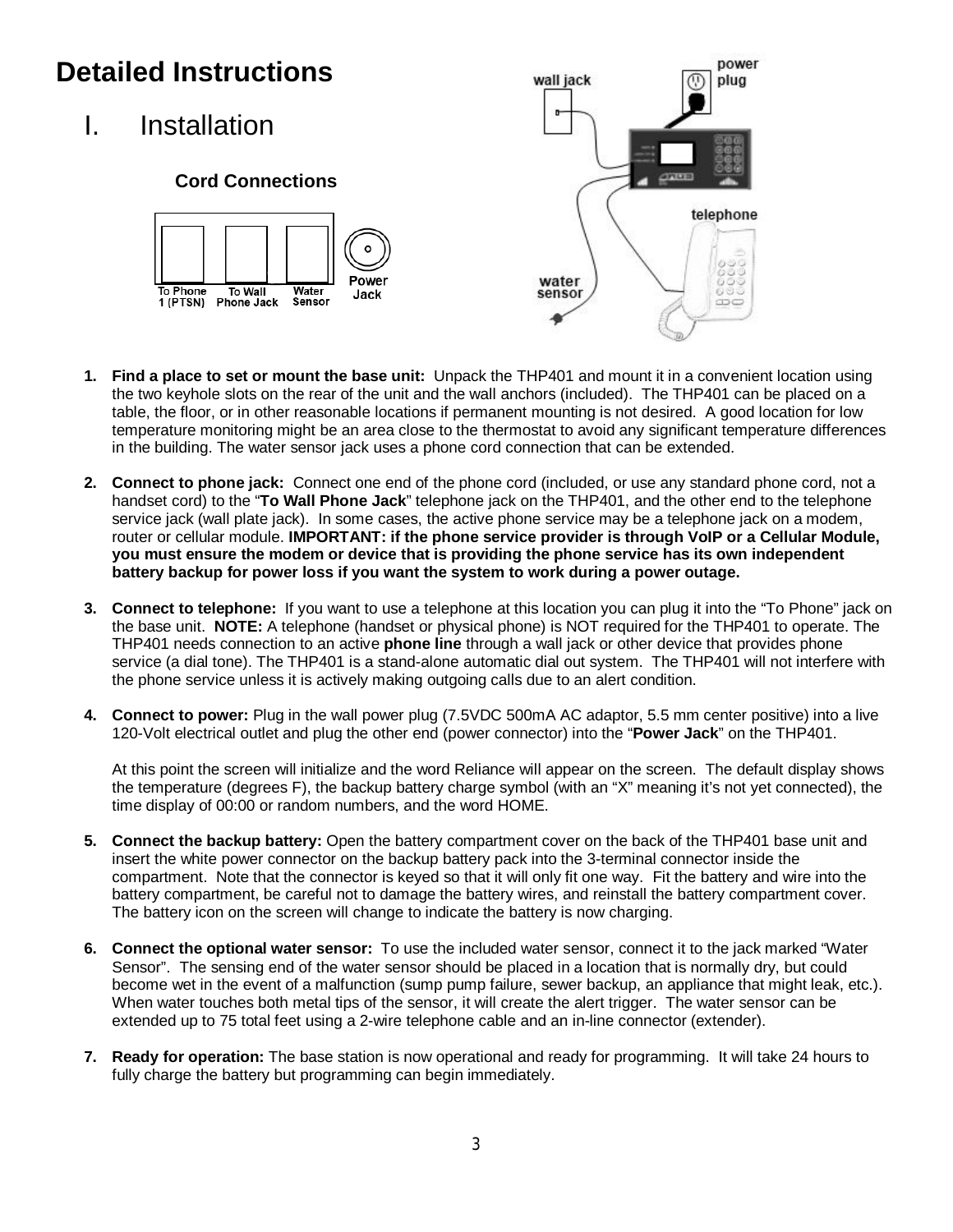# II. Programming

Programming is done in the "HOME" mode and is very intuitive. Here are the basic controls:

- The **\*** (star) key is used for accessing the programming menus. Press and hold this key 3 seconds to begin programming.
- The "**Data Enter**" key is used to select a particular programming menu or to save an entry.
- The **UP arrow** and **DOWN arrow** keys are used to scroll through the menu selections.
- The "**Esc**" key is used to escape from a particular programming step or erase an entry/number.
- Numbers are entered directly on the numeric keypad.

**Programming Menus:** There are 3 main programming menus, and 6 sub menus of the "Base Setting" menu. The Telephone NO. menu (actual outgoing telephone numbers you are to program) along with the Alarm Low Temp. menu (the adjustable low temperature setting) do not have any sub menus.

Programming is very basic with the backlit display and keypad, utilizing the keys under the screen and the numbered keys on the right. Please take your time going through the menus and sub menus and familiarizing yourself with all of the options and general navigation.

> 1. Base Setting 2. Telephone NO.

### **Programming Menus**

- 1. Base Setting
	- I. Set Time<br>II. Davlight S
	- Daylight Savings ON/OFF
	- III. LCD Display Contrast
	- IV. Disarm Password Setting<br>V. Arming Delav
	- Arming Delay
	- VI. Sensor Delay
- 2. Telephone NO. (numbers)
- 3. Alarm Low Temperature

### **From Home Mode, Enter Programming by Holding \* (Star) Key 3 Seconds**

- **1. Base Setting:** Press the Data Enter key when **(1.) Base Setting** is highlighted
	- **I) Set Time**: Press the Data Enter key when **(1.) Set Time** is highlighted

The format is as follows: **YYYY-MM-DD hh:mm - (2012-01-01 00:00)**

Note that the time is in **24-hour format (13 for 1 p.m. etc.)**. The highlighted digit indicates which number you are to change. Simply press the number on the keypad to change each number for the year, month, day and time, and it will cycle to the next digit as you enter each number. The UP and Down arrows will also cycle through each digit to the left or right, but you must input a number to change an entry. Anytime you enter a number it overrides whatever was there. When finished, press the Data Enter key to save. A symbol will appear briefly along with the word "Save" confirming the information has been saved, and it will return to the Base Setting menu. **This "Save" symbol will appear every time you save any setting in programming.** 

### **II) Set Daylight Savings Time:**

Scroll through the menu using the UP or Down arrow keys Press the Data Enter key when **(2.) Daylight Saving Time** is highlighted Press the UP or DOWN arrow to turn this ON or OFF, and press the Data Enter key to save.

3. Alarm Low Temp

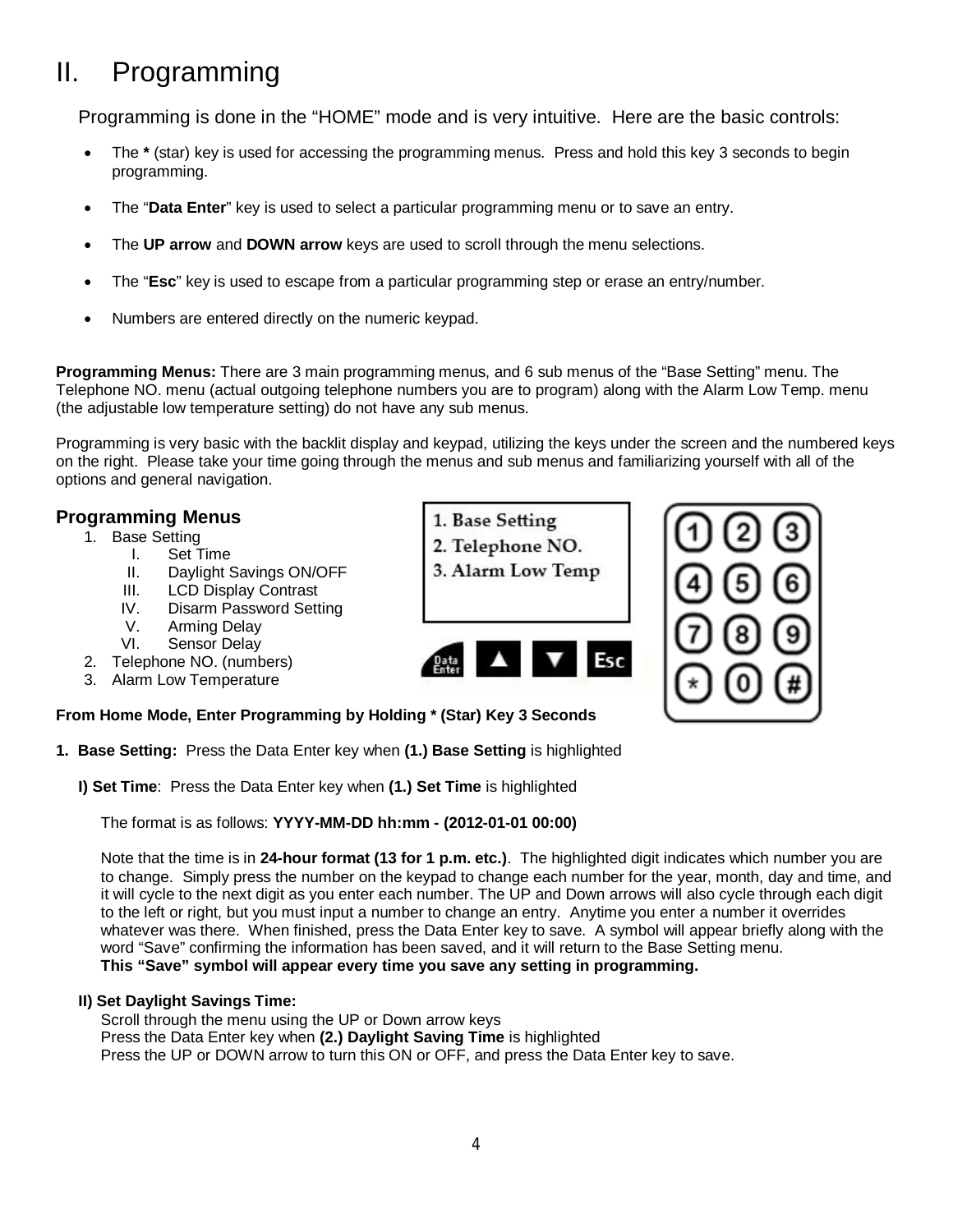#### **III) Set LCD Contrast:**

Press the Data Enter key when **(3.) LCD Contrast** is highlighted. The range is from 1 (lowest) to 5 (highest). The default setting is 3. Use the UP and DOWN arrows to select preferred contrast, and press the Data Enter key to save.

### **IV) Set Disarm Password:**

Press the Data Enter key when **(4.) Disarm Password** is highlighted. There is a field where any 4 numbers can be entered. It will only allow 4 numbers as a Password, and the numbers must be entered by using the numbered keypad. The Esc key will delete numbers entered, or exit the menu. Once the desired 4 number Password is entered, press the Data Enter key to save it. Make note of the Password, but also remember it can be viewed or changed anytime from this same programming menu.

If the Password is forgotten and the system is in AWAY mode (armed), you must pull the power plug and disconnect the battery to reset the THP401 to HOME mode where the Password can be viewed/changed.

#### **V) Set Arming Delay:**

Press the Data Enter key when **(5.) Arming Delay** is highlighted. Enter a number between 0 and 240 seconds. Press the Data Enter key to save the setting.

The Arming Delay is associated with the time delay (in seconds) when arming the system, which is done by activating **AWAY** mode by holding the # key. This setting should be set to a very short time in most applications, such as 0, 5 or 10 seconds. However, if you are using security sensors, you may want to change this to a larger number to allow you to arm the system and leave the building so that you don't activate any security sensors on your way out.

### **VI) Set Sensor Delay:**

Press the Data Enter key when **(6.) Sensor Delay** is highlighted. Enter a number between 0 and 240 seconds. Press the Data Enter key to save the setting.

This is a time delay for the Water Sensor jack on the THP401, where you either connect a water sensor or other security sensors. The delay is based on initially detecting an alert, and how long it takes after detection before the system begins to make outgoing calls to the programmed telephone numbers. The alert must be a continuous condition.

For example, the water sensor touches water, or any sensor creates a contact closure, as long as the contact closure is continuous, the screen counts down in seconds and when it reaches zero the system begins placing outgoing phone calls.

### **2. Telephone NO. (numbers):** Press the Data Enter key when **(2.) Telephone NO.** is highlighted

You will see 4 phone number locations, numbered 1, 2, 3 and 4. Use the UP or DOWN arrows to highlight a location, and press the Data Enter key on any location to enter it. Enter the desired telephone number by using the keypad. The Esc key will delete any numbers. Press the Data Enter key to save the number. After saving a number, it will now be visible on the main telephone number menu where all 4 locations are displayed. You can view, change, delete, or add phone numbers at any time from this menu. They will never be deleted automatically as the memory of the THP401 will always save this data even when there is no power to the system.

**IMPORTANT:** The most critical part of programming is to program the CORRECT telephone numbers in consideration of the dialing patterns set by the phone company where the call is originating (the phone service the THP401 is using). Landline (or any VoIP) phone services generally have specific rules and calling areas when making outgoing calls, unlike cellular phones which rarely need a "1" in front of any outgoing call.

Before programming telephone numbers, it's important to be 100% certain if you need the 1 + area code, or just the area code + 7 digits, or just the 7 digits, for the outgoing numbers to be called. Verify how the numbers must be called before programming. If you have a telephone where the THP401 is being connected, simply call every number to be programmed with the household telephone to confirm the calls connect. You would then program the numbers into the THP401 EXACTLY how they would be dialed from a telephone at that location.

When programming cell phone numbers, the physical location of the cell phone does NOT change how the number should be dialed from the house phone line (and programmed into the THP401). If you need to dial only 7 digits from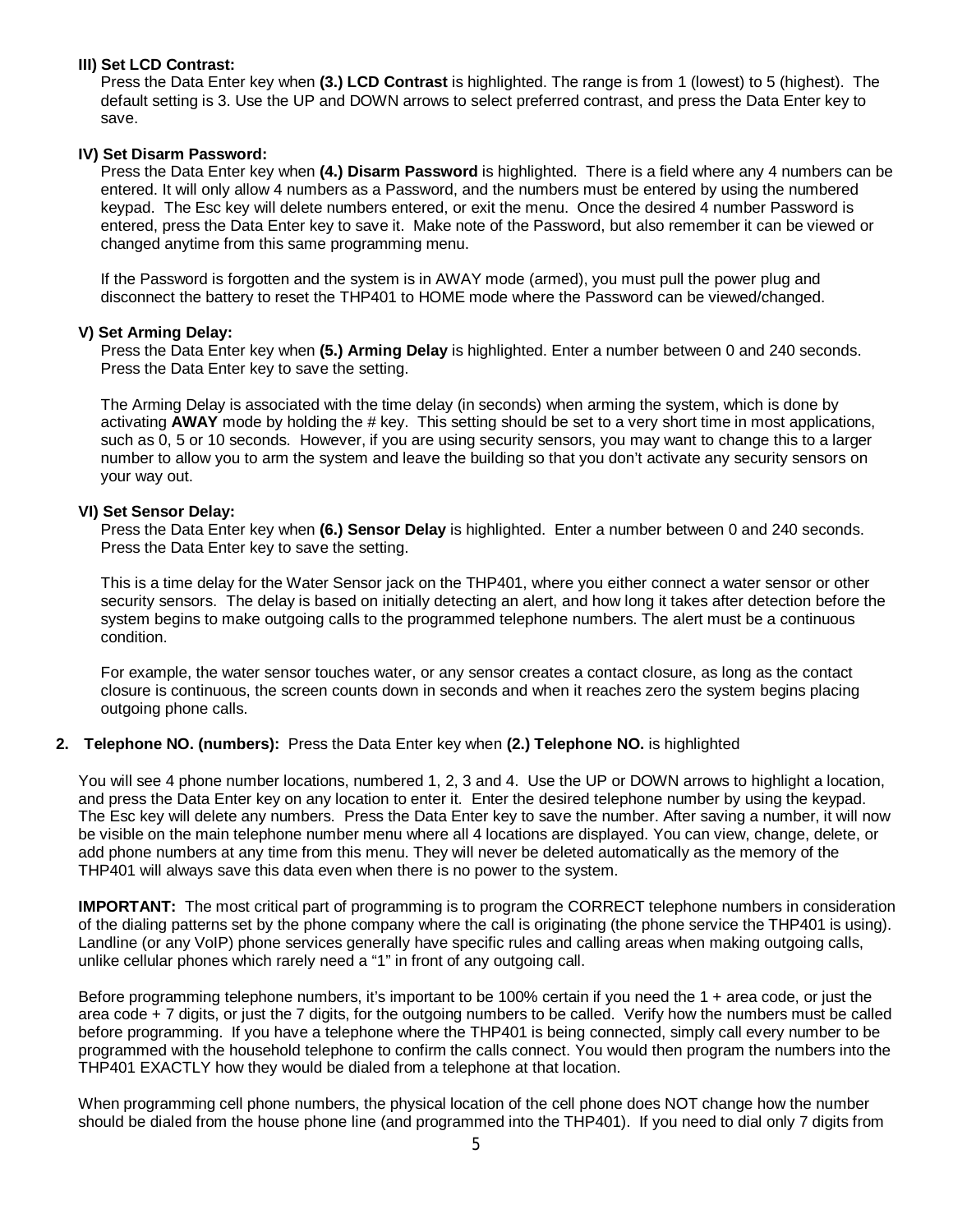the household phone to a specific cell phone, and the cell phone will be out of state when the system is active, you still program only the 7 digits. **NOTE: This may not apply if the cell phone is outside of the country**.

Even though there are 4 locations for telephone numbers, you are only required to program one telephone number. You can program the same number in all four locations if desired. When satisfied with all of the telephone number programming, press the Esc key to return to the previous menu.

You cannot program the phone number of the location where the THP401 is connected to, unless there are multiple phone numbers in the building phone system (multi-line system).

**NOTE: It is strongly recommended that you do not enter "911" as a telephone number, as any dial outs using the THP401 to 911 are not considered emergencies of this caliber. The numbers you program are your own responsibility, and should be numbers to only people such as yourself and others that have agreed to accept phone calls from this system.** 

**3. Alarm Low Temperature:** From the main programming menu, scroll down to **(3.) Alarm Low Temp** and press the Data Enter key.

The Alarm Low Temp setting is the low temperature you set for monitoring the failure of heating systems. If the internal temperature of the THP401 (shown on the display) drops to the programmed temperature, the alert will be triggered. Outgoing telephone calls will begin immediately when a low temperature is detected.

Press the number keys to select a preferred low temperature number, press the Esc key to delete a number, press the Data Enter key to save the temperature. Press the Esc key to exit the programming menu, or scroll through other options if additional programming is desired.

## **Important Programming Notes:**

**PROGRAMMING TIMEOUT DELAY = 3 MINUTES.** While in programming menus, if no keys are pressed and no selections are made within any 3 minute time period, the system will revert back to the default screen (HOME). Anytime any key on the keypad is pushed, the backlit display will light up and allow scrolling through menus, selection and entry.

**MUST BE IN "HOME" MODE TO PROGRAM:** If programming (holding the \* star key) is attempted while the THP401 is in AWAY mode, a message will appear that says "Please Disarm". This message will not change until the system is disarmed (changed back to HOME mode) by holding the # key, and entering the 4-digit Password.

**RESET THE PASSWORD:** If the system is armed (AWAY) there is no way to disarm the system using the keypad if you do not have, or have forgotten, the password. If the password is forgotten while the system is in AWAY mode, the wall power plug and the battery pack must be disconnected. Disconnecting both sources of power will reset the system back to HOME mode (disarmed). The password is visible and can be changed from the programming menu at any time when the system is in HOME mode.

**DON'T WORRY ABOUT LOSING TELEPHONE NUMBER MEMORY:** THP401 has non-volatile memory, meaning any programming you have saved will not be deleted even with all power removed. However if the battery and wall plug are both disconnected for a time period greater than 15 minutes, the date and time must be reset, but not the telephone numbers or any other settings.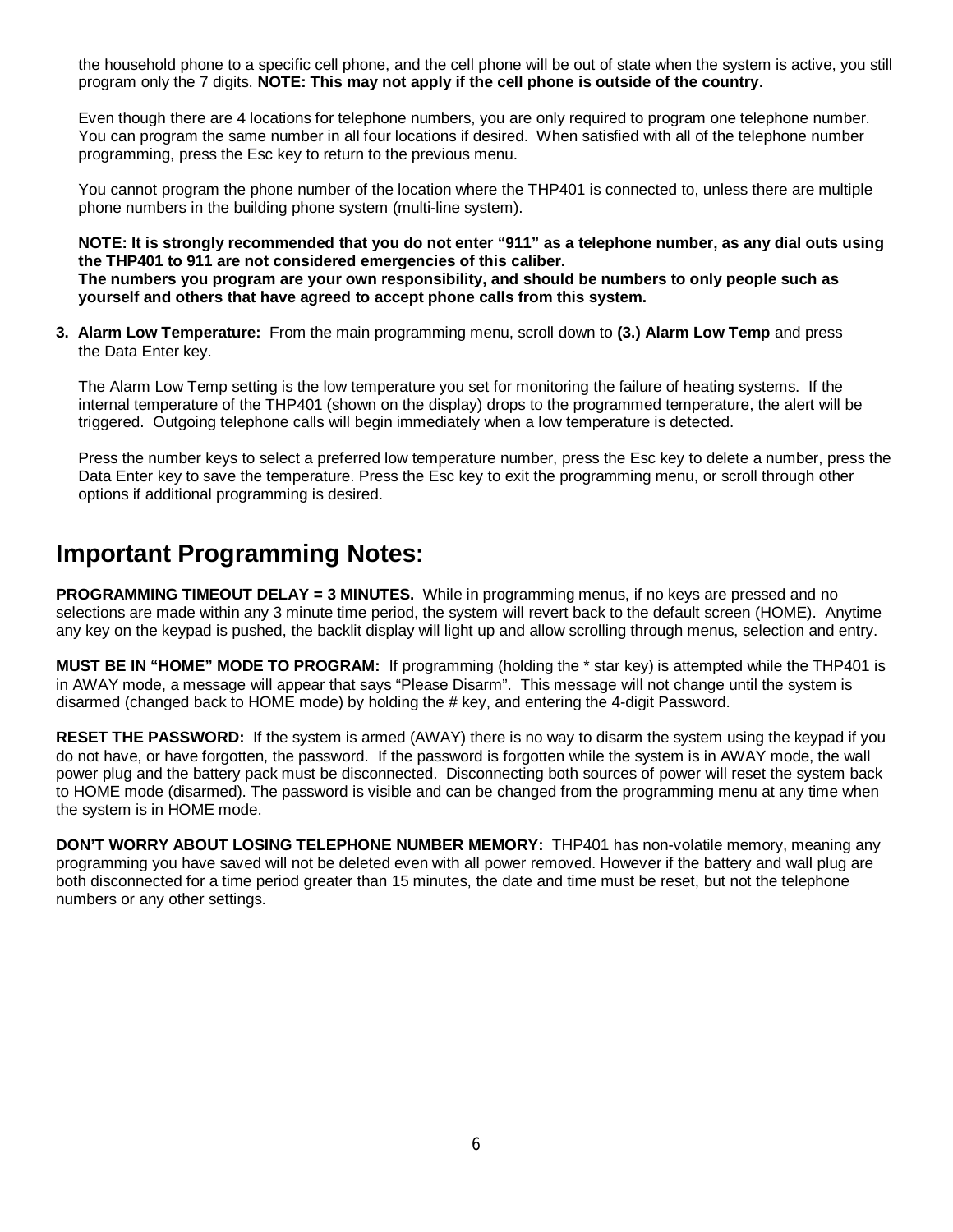# III. Operation

The THP401 has two modes of operation: **HOME** and **AWAY**. **HOME** = DISARMED, IT WILL NOT PLACE PHONE CALLS **AWAY** = ARMED, OUTGOING PHONE CALL MODE ACTIVATED



**To put the system in AWAY mode: press and hold the # key for three seconds**. The screen will show a countdown until the system is armed and AWAY is displayed on the main screen. The amount of time until AWAY mode is activated after holding the # key is based specifically on programming step **5. SET ARMING DELAY**.

**To put the system in HOME mode: hold the # key for three seconds**. You will be prompted to enter the Password. Enter your four digit password and press the Data Enter key. The THP401 will return to the main display and HOME is shown on the screen. If you have forgotten the password, you must pull the power plug and disconnect the battery to reset the status to HOME mode.

**HOME** mode is used primarily for programming, yet it always monitors for alert conditions. If an alert is triggered in HOME mode, it will display the alert on the screen, and sound local beeps at different intervals until the alert condition is no longer detected. It will not place any phone calls.

If an alert is triggered while in HOME mode and you want to disable the beeping before the alert condition can be resolved, hold the # key, it will ask for the Password, enter the Password and press the Data Enter key. The beeping will stop so that you can resolve the alert condition.

**AWAY** mode is for the THP401 to place outgoing calls in the event an alert condition is detected and lasts long enough for the system to place outgoing telephone calls. The green System Armed light to the left of the display will turn on while in AWAY mode.

### **The THP401 needs to be set to AWAY mode any time you want the system to monitor for the alert conditions and place outgoing telephone calls.**

When an alert is triggered, a message will appear on the display identifying the alert condition, and the system will beep every few seconds counting down until the first outgoing phone calls are made (the beeps become faster when the system is placing phone calls). If at any point the alert condition is no longer detected, the screen will revert back to the main AWAY mode screen, and the system will continue to monitor for any alert condition.

A continuous alert condition must be present for the allotted time before any outgoing telephone calls are placed. The only exception to this is the low temperature alert. When a low temperature is detected, the system will immediately begin to place outgoing phone calls – there is no time delay. If at any time the temperature rises back up above the temperature setting, it will stop the call cycle and resume monitoring. The same is true for any alert condition no longer being detected, the system will remain armed in AWAY mode and continue to monitor.

# **Call Cycles and Alert Information**

### **If at any point any alert call is answered and a response code is entered, it immediately will stop the calling cycle based on the response code (refer to the next section on Answering and Responding).**

When the THP401 places outgoing telephone calls after detecting an alert condition, the calling cycle of outgoing phone calls is always the same. When the system places a phone call, the alert condition voice message is played 4 times. After the voice message is played 4 times, it will end the call automatically and proceed to call the next phone number immediately. This is assuming nobody answers the call and enters a response code, and that the alert condition is continuously detected.

The system will continue to call phone numbers, performing a total of 5 calling cycles (calling each number programmed in sequence, and repeating 4 more times or "cycles"). The system will continue to call as long as nobody answers any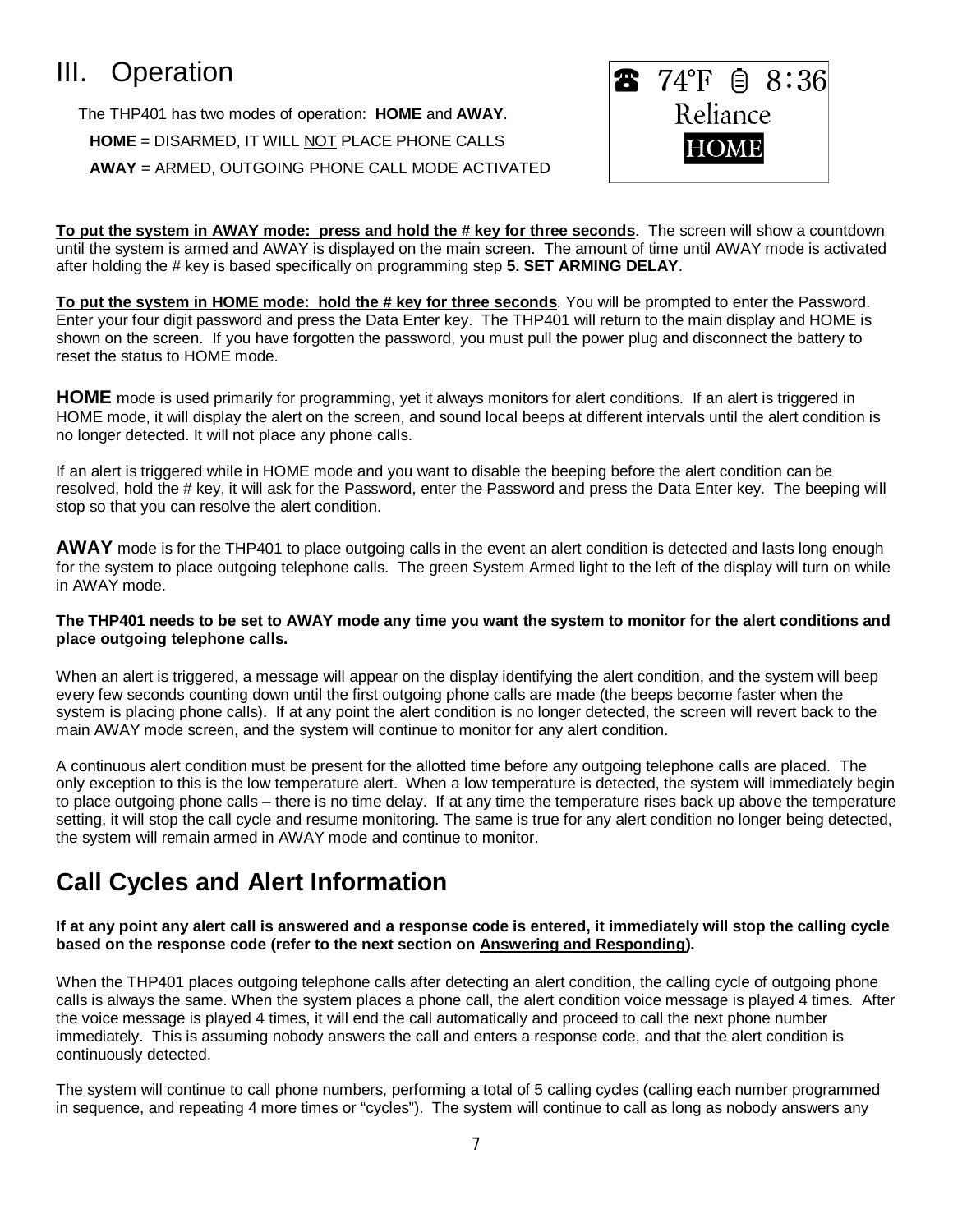phone calls, or if calls are answered, no response code is entered. After completing the 5 calling cycles, the system will wait 1 hour and then begin the calling cycles once again if the alert condition is still present.

**1) Power Loss:** if the power is lost to the Power Jack from the Wall Power Plug, the system will initiate an alert condition and the display will read "Alert Delay" with the numbered countdown in seconds (starting at 300, this delay cannot be changed). The screen will also display "**Mains Power Fail**", and the Low Battery light will flash by default since it now is using strictly battery power even if the rechargeable battery is not yet low.

After the countdown reaches zero, the system begins to place outgoing phone calls to the telephone numbers programmed into the memory. When the call is answered, the prerecorded voice message will say:

#### **"Accessory switch activated, press 0 and # to acknowledge the alarm, press 1 and # to disable the alarm"**

**2) Temperature Drop:** if the temperature at the THP401 drops to the programmed low temperature setting, the system will initiate an alert condition and the display will read "**Inter Low Temp".**

In a low temperature condition, the system begins to place outgoing phone calls to the telephone numbers immediately. When the call is answered, the prerecorded voice message will say:

**"Low temperature sensor activated, press 0 and # to acknowledge the alarm, press 1 and # to disable the alarm"**

**3) Water Sensor:** if there is a contact closure at the water sensor or any security sensor, the system will initiate an alert condition and the display will read "**Inter Flood Alert**", along with the countdown of however many seconds were selected in programming menu **6) SET SENSOR DELAY**. When the countdown reaches zero, the system begins to place outgoing phone calls. When the call is answered, the voice message will say:

**"Water sensor activated, press 0 and # to acknowledge the alarm, press 1 and # to disable the alarm"**

## **Answering and Responding to Alert Telephone Calls**

When receiving any of the alert phone calls, the response options are always the same, the only difference in the voice messages is the indication of what type of alert condition is being detected. These are preset messages and cannot be changed or rerecorded.

- **1) Power Loss: "Accessory switch activated"**
- **2) Low Temperature: "Low temperature sensor activated"**
- **3) Water Sensor jack: "Water sensor activated"**

The response options are as follows, which are stated in the voice message when receiving a call:

- **1) Press 0 and # to acknowledge the alarm**
- **2) Press 1 and # to disable the alarm**

**Acknowledge the alert:** When someone answers an alert call, if the 0 key and then the # key are pressed, it tells the system that the alert has been acknowledged. The system stops its calling cycle immediately, and will wait a period of 1 hour until it starts a new calling cycle, assuming the alert condition has not changed and still exists. Acknowledging simply delays the next phone call cycle 1 hour, allowing someone to resolve the problem or continue monitoring to see if it exists an hour later. If a call is answered and a response is not entered, the system calls the next programmed number, and follows the call cycle pattern until someone does answer and respond or until the alert condition no longer exists.

**Disable the alert:** when someone answers an alert call, if the 1 key and then the # key are pressed, it will disable any further outgoing calls from the THP401 – but only for that specific condition. Disabling an alert means that no further outgoing calls will be made ONLY for that specific alert condition which created that calling cycle to begin with.

For example, if the power fails and an outgoing call is made where the recipient of the call disables the alert by pressing 1 and then #, no more calls will be made if the power is restored and lost again. However, if the temperature subsequently drops below the programmed low temperature setting, the system will initiate a new low temperature alert and begin calling cycles for the low temperature condition. The same rules apply to the water sensor (or security sensors). Whichever alert condition is being detected, if that alert is disabled, the other sensors still remain active unless they are also disabled in the same fashion as the first.

Once an alert is disabled, before the THP401 will monitor and place phone calls for that alert, the system needs to be changed back into HOME mode and then again into AWAY mode. Someone must be at the THP401 to do this.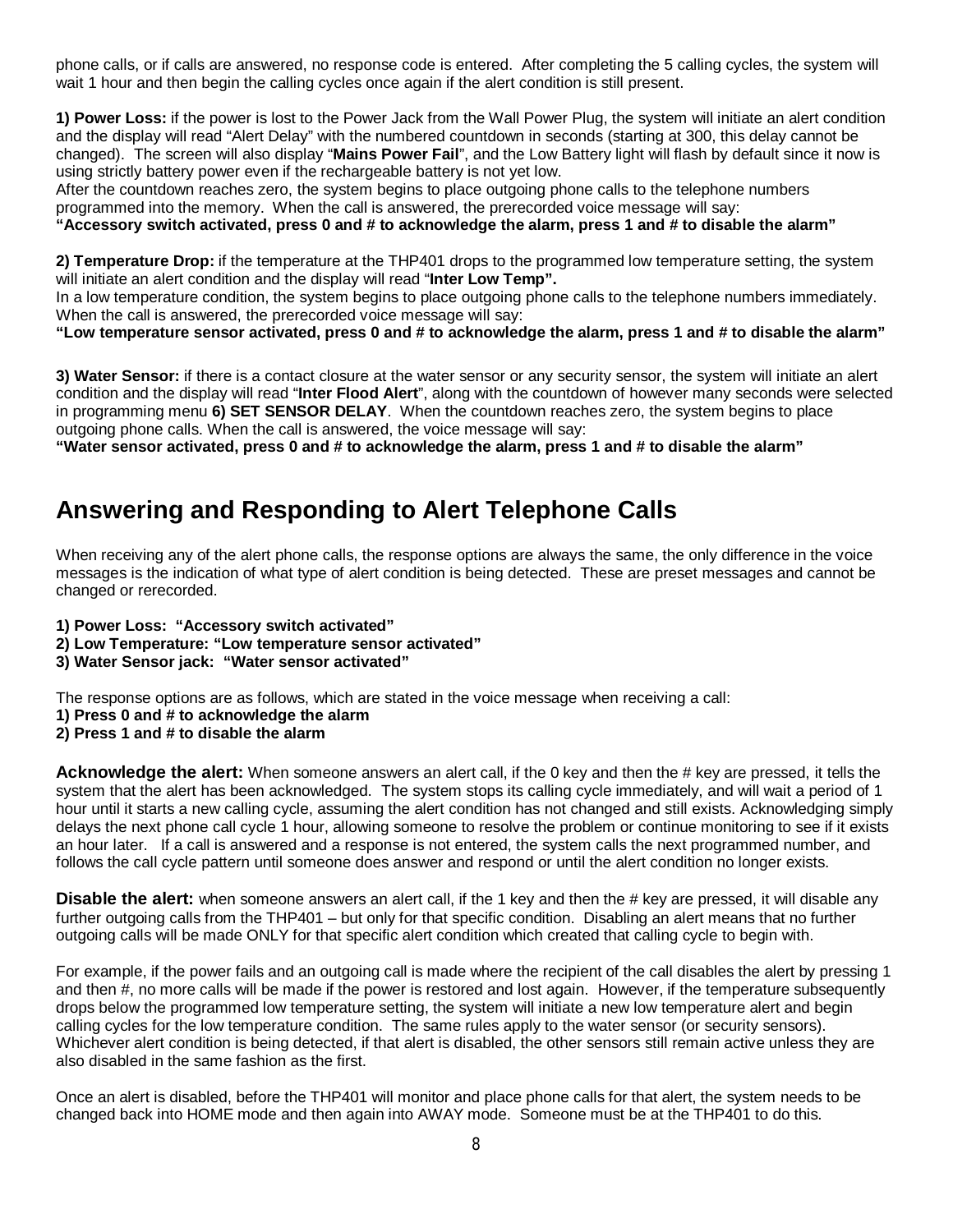Disarming and rearming in this fashion (changing to HOME mode and activating AWAY mode) resets any alert that was disabled, and the system is once again fully functional and monitoring for alert conditions, ready to place outgoing alert calls.

# **Testing the System to Place Outgoing Calls**

Once all of the programming has been completed and you are familiar with how the system operates, you must test the THP401 to confirm that you have programmed the telephone numbers correctly and that the system is compatible with both your telephone line and the telephone number(s) being called.

### **Simulating an alert condition to test the programmed numbers:**

Set to the system to AWAY mode, and unplug the AC Wall Power Plug to simulate a power outage alert. The screen will show the alert being triggered and begin the countdown (5 minutes, shown as 300 seconds). Once the 5 minutes has passed, the system will begin the first calling cycle.

**Answer the call yourself (with a cellular phone) or have someone else ready to answer the call at another location.** When the call is answered, listen to the message and decide if you want to stop the calling cycle by entering the acknowledge code by pressing the 0 key and then the # key. If you want the system to call multiple numbers during this test, just answer the call and hang up after listening to the message and the system will call the next programmed number. Plug the AC Wall Power Plug back in when you are finished or satisfied with the testing.

You can perform a similar test using the water sensor jack by placing the sensor tips in a cup of water.

# **Water Sensor and Security Sensor Information**

The alert condition for the Water Sensor jack is triggered by a continuous contact closure. The condition must last long enough from initial detection until the Sensor Delay time counts down to zero before any outgoing alert calls are placed. If at any point the contacts are closed and then opened (example: the water sensor briefly touches water but then is no longer touching water), that particular alert condition is no longer detected, any outgoing call cycles will stop, yet the system will continue to monitor for alert conditions and place outgoing calls accordingly if new conditions are detected.

Security sensors that produce a switch closure can also be connected to the "Water Sensor" jack on the THP401. Any sensor connected to this jack must have a "normally open" switch. The alert will be activated when the switch is closed. Using a paralleling adaptor, multiple sensors can be used as long as the total wire length does not exceed 75 feet.

# **Alarm Dialing Equipment**

This equipment has Line Seize capability. This is a feature that allows the equipment to disconnect other equipment connected to the same phone line and initiate an alert call even when other equipment (telephone, answering system, computer modem, etc.) on the same line is being used.

**Caution - If your home has specially wired alarm equipment connected to the telephone line, ensure the installation of this alert, Model THP401, does not disable your alarm equipment. If you have questions about what will disable alarm equipment, consult your telephone company or a qualified installer.**

**Caution - To ensure proper operation, this equipment must be installed according to the enclosed installation instructions. To verify that the equipment is operating properly and can successfully report an alert, this equipment must be tested immediately after installation, and periodically thereafter, according to the enclosed test instructions.**

**Caution - In order for this alert dialing equipment to be able to seize the phone line to report an alert condition or other event when other customer equipment (telephone, answering system, computer modem, etc.) connected to the same line is in use, this alert dialing equipment should be connected in series with, and ahead of, all other equipment attached to the same phone line. Series installation of this equipment is depicted in the figure below. If you have any questions concerning these instructions, you should consult your telephone company or a qualified installer about installing the necessary jack and alert dialing equipment for you.**

**Caution - Verification of Line Seize capability should be made immediately after installation, and periodically thereafter, in order to ensure that this equipment can initiate a call even when other equipment (telephone,**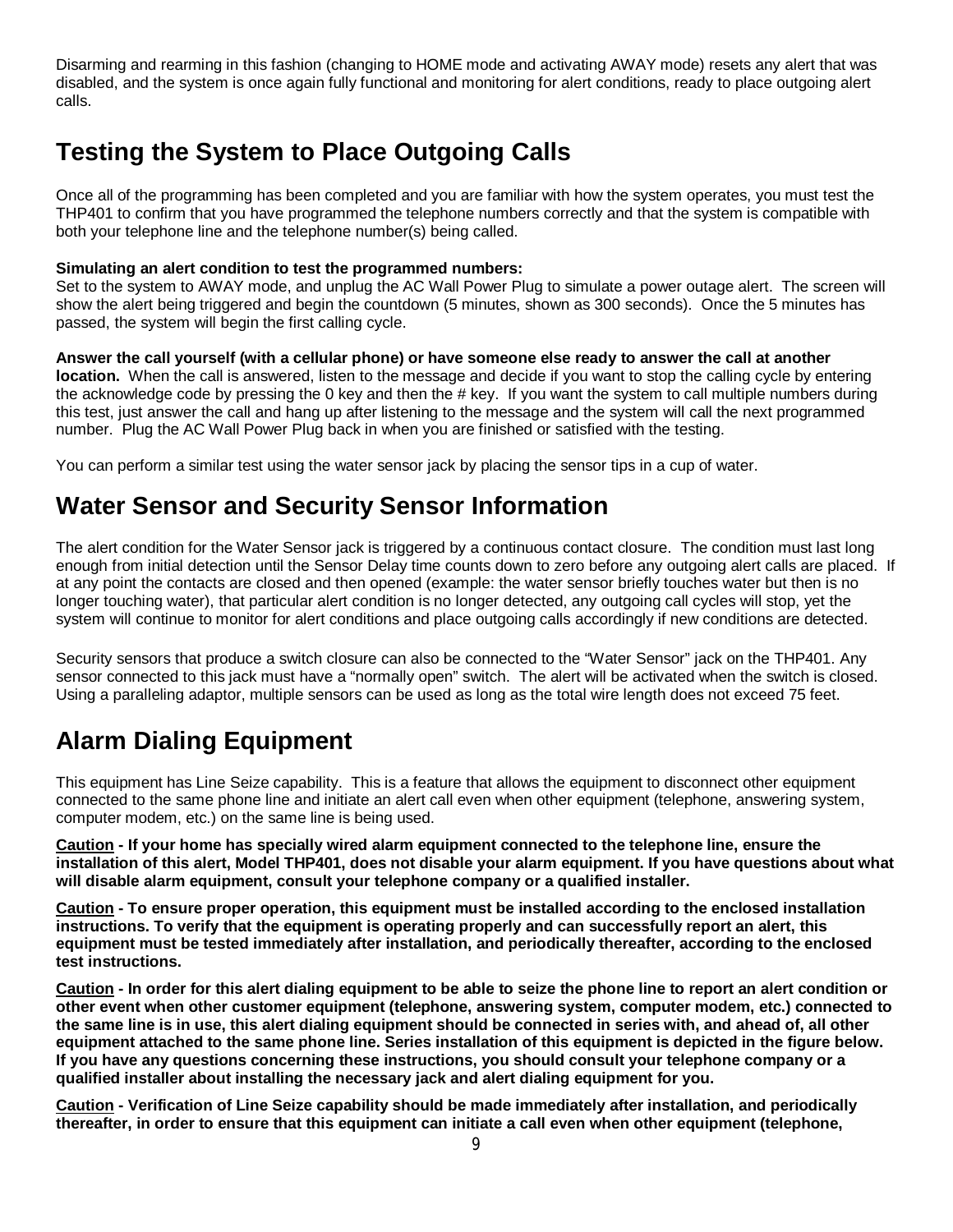**answering system, computer modem, etc.) connected to the same line is in use.**

**Caution - This equipment cannot report an alert if it is not wired in series and ahead of other customer owned equipment when other equipment (telephone, answering system, computer modem, etc.) connected to the same phone line is in use.**

**Recommended Installation To Insure That Alert Calls Will Be Made:**



## **Telephone Network Information**

A plug and jack used to connect this equipment to the premises wiring and telephone network must comply with the applicable FCC Part 68 rules and requirements adopted by the ACTA. A compliant telephone cord and modular plug is provided with this product. It is designed to be connected to a compatible modular jack that is also compliant. See installation instructions for details.

If this equipment, Model THP401, causes harm to the telephone network, the telephone company will notify you in advance that temporary discontinuance of service may be required. But if advance notice isn't practical, the telephone company will notify the customer as soon as possible. Also, you will be advised of your right to file a complaint with the FCC if you believe it is necessary.

The telephone company may make changes in its facilities, equipment, operations or procedures that could affect the operation of the equipment. If this happens, the telephone company will provide advance notice in order for you to make necessary modifications to maintain uninterrupted service.

If trouble is experienced with this equipment, for repair or warranty information, please contact Reliance Controls Corporation at 800-439-5745 or email support@reliancecontrols.com. If the equipment is causing harm to the telephone network, the telephone company may request that you disconnect the equipment until the problem is resolved.

This equipment is not intended for use on party lines.

This device uses an AC to DC power adapter. The AC power adapter should be plugged into a surge protector.